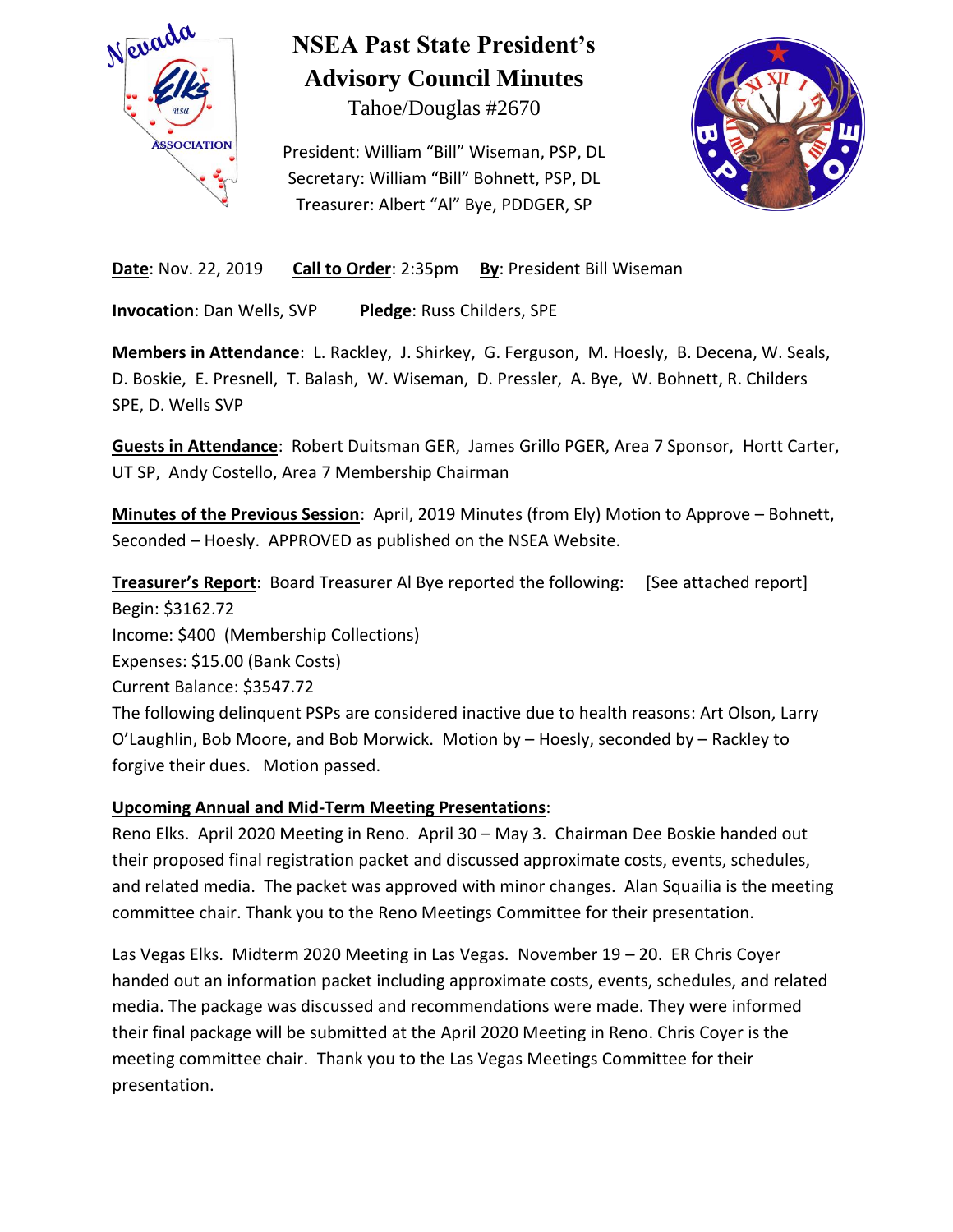#### **Grand Lodge Conventions:**

| 2020 July 5-8 | Baltimore, MD   |
|---------------|-----------------|
| 2021 July 4-7 | Tampa, FL       |
| 2022 July 3-6 | Atlanta, GA     |
| 2023 July 2-5 | Minneapolis, MN |
| 2024 July 3-6 | Austin, TX      |

#### **NSEA Officer Positions to be nominated and balloted at the April 2020 Meeting in Reno**:

1.) NSEA President – Russ Childers (Already Elected)

2.) NSEA President Elect from North District - Letter from T/D Lodge recommending Dan Wells, current NSEA VP. (No other letters so far)

3.) NSEA Vice President from South District – Letter from Mesquite Lodge #2811 recommending Debbie Oskin, current DDGER. (No other letters so far)

4.) NSEA 4 – Year Trustee – North District (No letters so far)

5.) NEMPI 3 – Year Trustee – South District. Letter from Mesquite Lodge #2811 recommending Kris Weiland. (No other letters so far)

#### **Unfinished Business**:

1.) Establish "Meeting Standardization" for the agenda and times for NSEA Annual and Mid-Term meetings. Jim Shirkey to caucus with Jim Grillo and provide future meeting info. 2.) NEMPI update from Ted Balash. Ted provided a brief report as to the status of NEMPI and the investments and state a detailed report would be provided at the NEMPI trustees meeting. 3.) The proposal to change the By-Laws to provide for District Vice Presidents. Shirkey stated while he was working on this no formal procedures were completed. Grillo requested – Layout current process as a reference. Then a committee can make appropriate recommendations to the selection protocol. The purpose of this is to provide a fallback in case of cause preventing the duly elected VP from going forward. This is with the understanding all past VPs will not necessarily become President. Additionally VP Candidates will need to understand this position will require them to attend all State Meetings while serving as District VP and may require them to pick up their own expenses. Wiseman appointed a committee consisting of Gene Presnell-Chair, Marlon Hoesly, Dee Boskie and Al Bye to study the necessary changes to be made to the By-Laws to make this happen and present their proposal to at April 2020 meeting to be held in Reno. This will include the selection process and the requirements to serve as District VP. 4.) Alcohol in visiting guest baskets (in hotel rooms) at NSEA State meetings. Consensus was to allow convention committees to add favorite alcohol if guest provides their "spirit preference." The convention manual(s) will be corrected to reflect this change. Motion by Bohnett, seconded by Hoesly to make this an official option prescribed by the host committee.